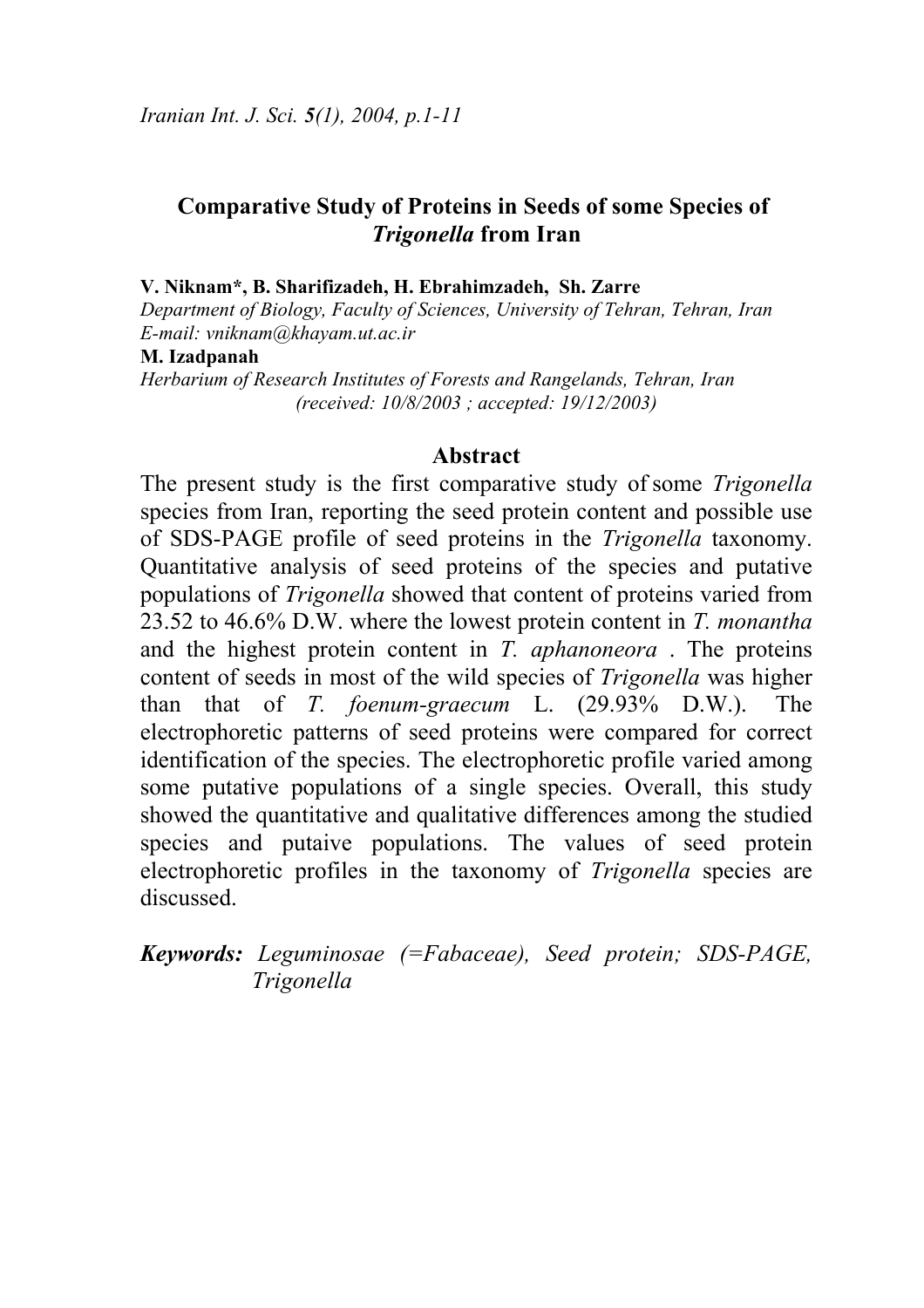# **Introduction**

Plant proteins provide nearly 65% of the world supply of proteins for humans with 45%-50% and 10%-15% from cereals and legumes or vegetables, respectively (Mahe et al., 1994). Importance of plant proteins in the average diet varies from the least developed regions (where animal proteins are scarce and poverty precludes the consumption of meat) to the highly developed regions (where animal production is particularly abundant). Nevertheless, there is now an expanding consumption of protein food of legume and vegetable origin throughout the world. Among the plant species, legumes are considered as the major source of dietary proteins (Bressani and Elias, 1980; Norton et al., 1985).

\_\_\_\_\_\_\_\_\_\_\_\_\_\_\_\_\_\_\_\_\_\_\_\_\_\_\_\_\_\_\_\_\_\_\_\_\_\_\_\_\_\_\_\_\_\_\_\_\_\_\_\_\_\_\_\_\_\_\_\_\_\_\_\_\_\_\_

Characteristically, grain legume seeds have large protein content, ranging from 20% to 40% of their dry matter, according to species, genotypes within species, and environment (Otoul,1976; Norton et al.,1985; Baudoin,1991). Storage proteins in legume seeds are mainly located in the cotyledonary tissues. Embryonic axis and testas contribute represent small proportions of the seed mass. The major storage proteins in legume seeds are the globulins which usually account for about 70% of the total protein. Glutelins (10-20%) and albumins (10-20%) make up the remainder. The principal storage globulins in most legumes are legumin and vicilin, the latter predominating in common bean (Jansman, 1996).

Fenugreek (*Trigonella foenum-graecum* L.), one of the condiments known to mankind, has been cultivated for a very long time. It has been popularly used as a food and as a medicine in the Mediterranean region, western Asia, northern India, and Africa. Fenugreek seeds contain 26% protein, 5.8% fat and 44.1% carbohydrate (Patil et al., 1997). Because of the high protein content (up to 36%) and its favorable amino acid composition, fenugreek seed is equal in value with soy (Makai and Balatinez, 1998). *Trigonella* contains about 58 wild species in Iran and many chemical properties of them remain to be elucidated.

Electrophoretic techniques for proteins and isoenzymes have been applied successfully in taxonomic classification in various families, such as *Poaceae* (Johnson et al., 1967; Duvall and Biesbor, 1989),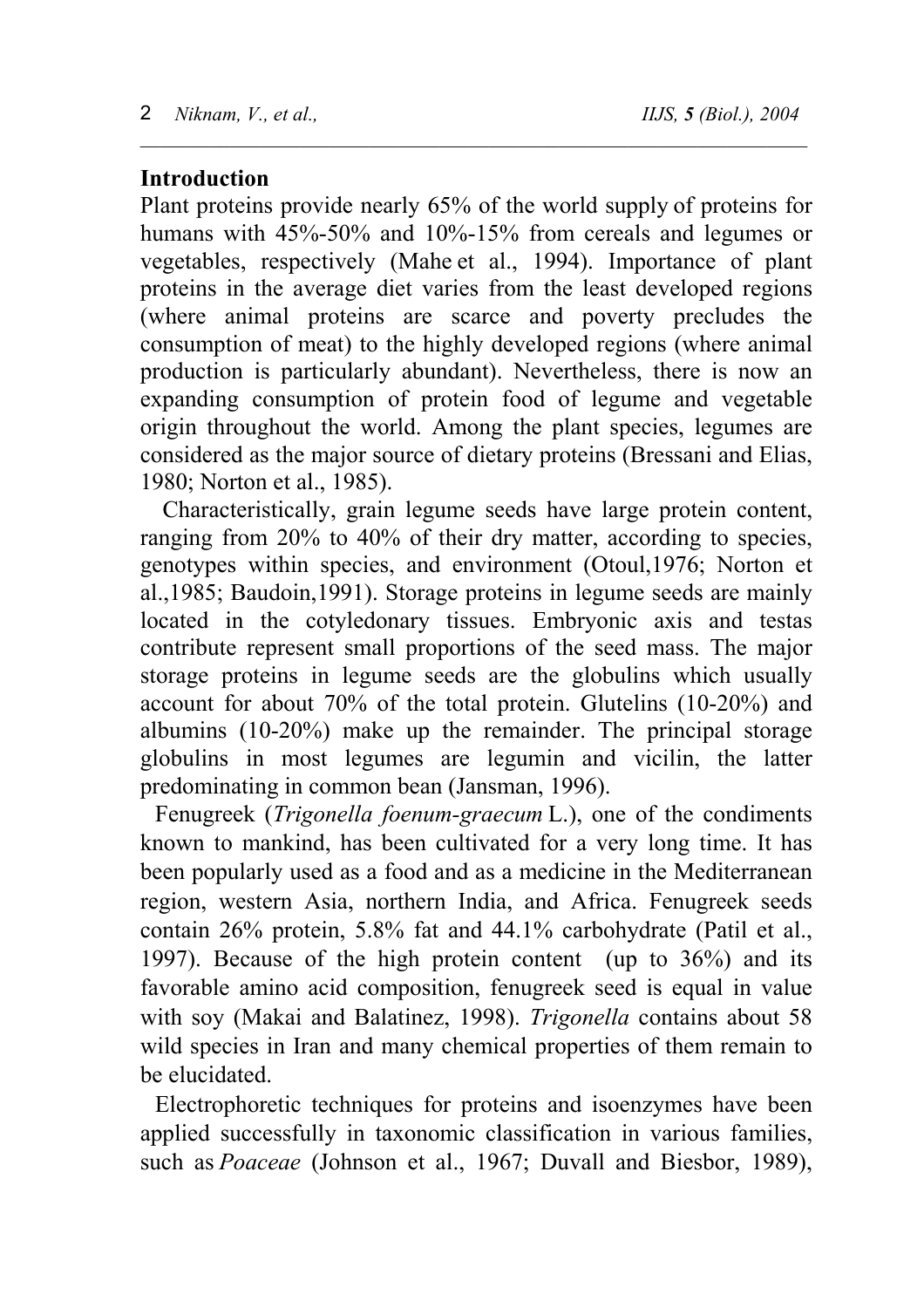*Cucurbitaceae* (Pasha and Sen, 1910) and *Fabaceae* (Misset and Fontenelle, 1992). They are also a usefull tool in identifying varieties and cultivars, and establishing genetic diversity in cultivated plants such as *Vitis vinefra* (Altube et al., 1992) *Lolium rigidum* (Bravi et al., 1994), *Hevea brasiliensis* (Leconte et al, 1994), *Glycine max* (Pascale et al., 1994) and *Bromus* (Aiassa et al., 1995).

 $\_$  , and the set of the set of the set of the set of the set of the set of the set of the set of the set of the set of the set of the set of the set of the set of the set of the set of the set of the set of the set of th

The purpose of this investigation is to provide seed protein data of some *Trigonella* species from Iran, and apply them to assess the relationships of 18 samples belonging to 6 species and four sections of *Trigonella*.

# **Materials and Methods**

*Plant material*: The seeds of *Trigonella* species and putative populations were obtained from the Alborz gene bank, Karaj, Iran. The locations of the *Trigonella* species and putative populations were presented in Fig. 1. The data on the studied taxa are given in Table 1. For the study of proteins changes during subsequent generations, seeds of some *Trigonella* species were grown in Alborz experimental field. Seeds were cultivated in March at green house and after two months the plants were transferred to the field in May. In the subsequent year flowering was occurred in June and legumes were harvested at various days after anthesis in July.

*Extraction and measurement of proteins*: Seeds of *Trigonella* species and putative populations were powdered and directly homogenized in a mortar cooled on ice using a buffer containing:1M Tris-HCl, pH 6.8. After centrifugation at 27200 g for 1 hour at 4˚C, the supernatant was filtered and then transferred to eppen tubes and the samples keeped on ice at 4˚C. Total protein concentrations were measured by modified spectrophotometric method of Lowry at 660 nm using BSA as the standard ( Laemmeli, 1970 ).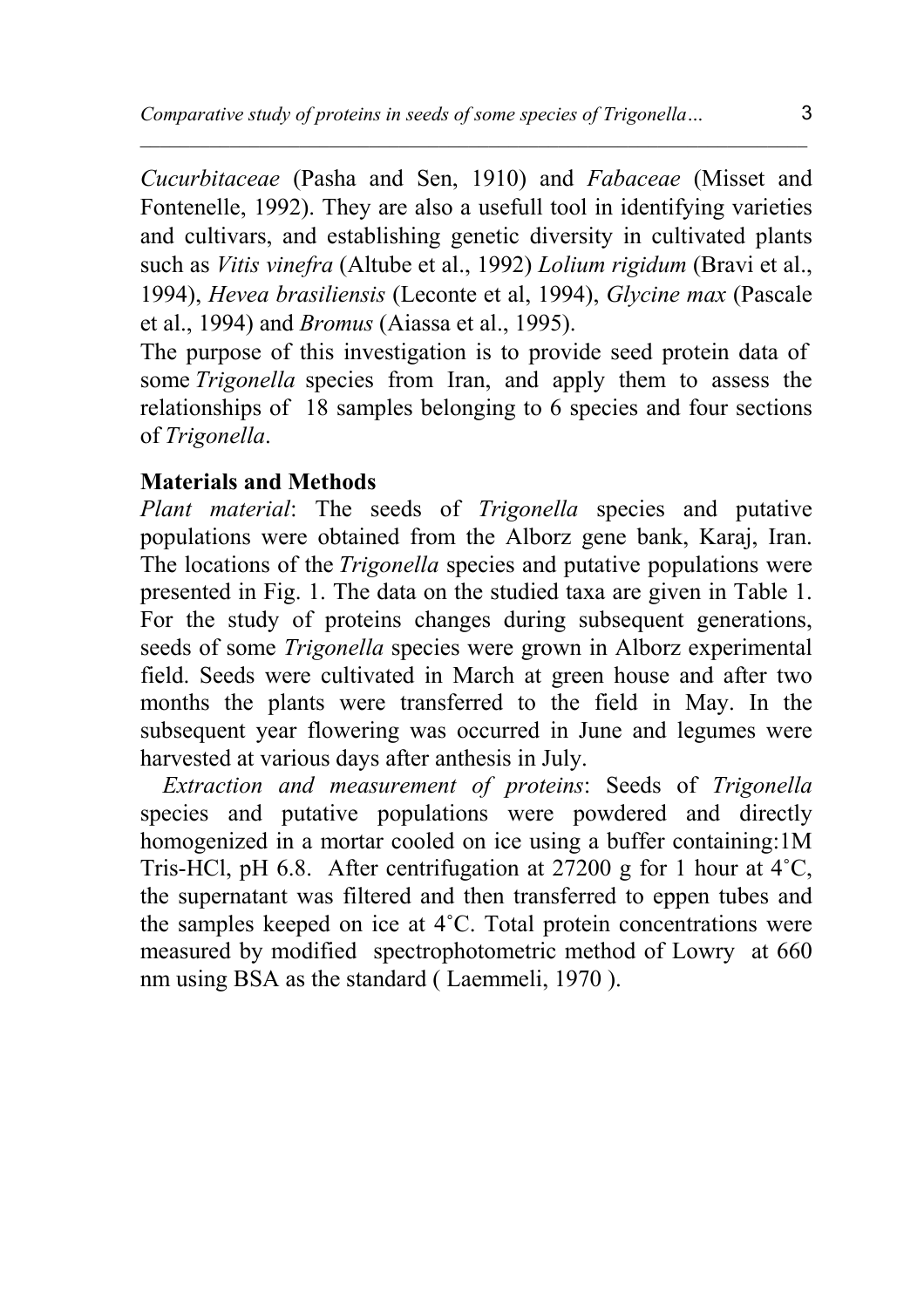

\_\_\_\_\_\_\_\_\_\_\_\_\_\_\_\_\_\_\_\_\_\_\_\_\_\_\_\_\_\_\_\_\_\_\_\_\_\_\_\_\_\_\_\_\_\_\_\_\_\_\_\_\_\_\_\_\_\_\_\_\_\_\_\_\_\_\_

T.monantha  $\mathbb{R}$  T.foenum-graecum.  $\Delta$  T tehranica.  $T$ .aphanoneora,  $\bigcirc$  T.elliptica,  $\neg$ T.coerulescens

Figure 1. Locations of the *Trigonella* species and putative populations studied.

*Qualitative assay*: Sodium dodecyl sulphate polyacrylamid gel electrophoresis (SDS-PAGE) was used to resolve the protein pattern of the seeds extracts: 12.5% resolving gel, 4.5% stacking gel, tris-HCl buffer pH 6.8, and loading approximately 100 µg of protein extracts to each well. After the electrophoresis was run, the bands in the gels were stained by coommassie brilliant blue G250 for 24 hr and destained by methanol-acetic acid-water (1:1:8) for 24 hr. SDS-PAGE was performed according to Laemmeli (1970). Molecular weight of the protein bands was determined by simultaneous running of standard molecular weight proteins. Standard molecular weights of proteins were purchased from Sigma Co. The qualitative differences between the species were estimated by the number and Rm (relative mobility) values of protein bands.

*Apparatus* used: Beckman high-speed centrifuge (J2-21M) and Shimadzu UV-visible recording spectrophotometer (UV-160) with 10 mm matched quartz cells were used for centrifugation of the extracts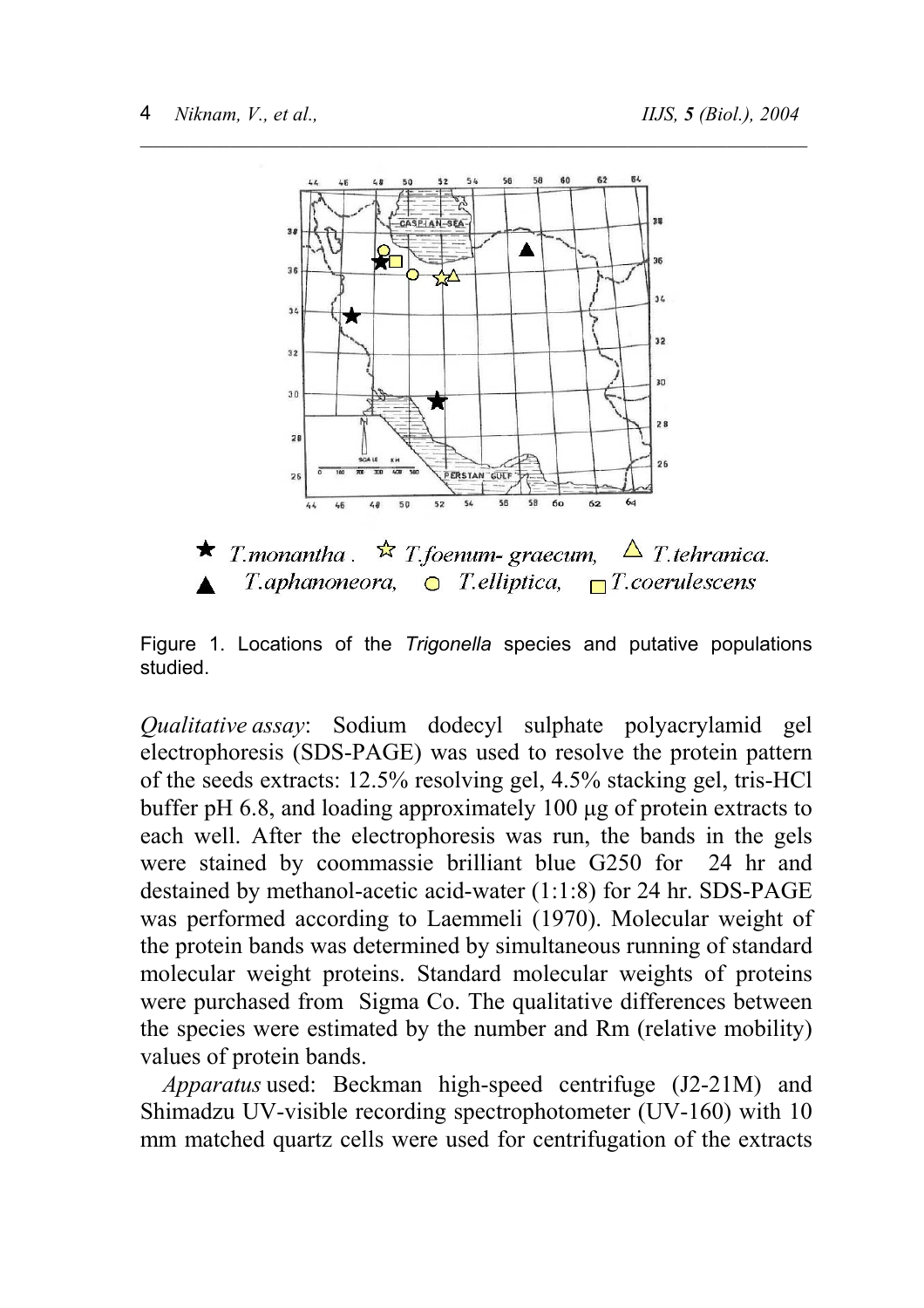and determination of the absorbance, respectively. SDS-PAGE gel electrophoresis was done using a LKB (Sweden) apparatus.

 $\_$  , and the set of the set of the set of the set of the set of the set of the set of the set of the set of the set of the set of the set of the set of the set of the set of the set of the set of the set of the set of th

| <b>Species</b>    | <b>Section</b>                              | Voucher<br>number        | Locality and year of<br>harvest | <b>Protein content</b><br>$(\%D.W.)$     |
|-------------------|---------------------------------------------|--------------------------|---------------------------------|------------------------------------------|
| T. coerulescens   | <i><b>Biebersteiniana</b></i><br>$\epsilon$ | 2816                     | Zanjan-1998                     | $35.32 \pm 1.47$<br>$(34.15 \pm 2.02)^*$ |
| T. foenum-graecum |                                             | $\overline{\phantom{a}}$ | Tehran-2000                     | $29.93 \pm 3.33$                         |
| T.aphanoneora     | Gladiatae                                   |                          | Bojnourd-2000                   | $46.60 \pm 0.95$                         |
| T.elliptica       | Ellipticae                                  | 770                      | Oazvin-1996                     | $44.17 \pm 1.37$                         |
| T.elliptica       | Ellipticae                                  | 460                      | Zanjan-1995                     | $36.12 \pm 0.81$                         |
| T.tehranica       | Ellipticae                                  | 76                       | Tehran (Damavand)-1994          | 33.46±2.28                               |
| T.tehranica       | Ellipticae                                  | 120                      | Tehran (Karaj)-1994             | 38.78±0.15                               |
| T.monantha        | Ellipticae                                  | 151                      | Kohkiloie&Boierahmad-1993       | $25.03 \pm 1.10$                         |
|                   | <b>Bucerates</b>                            |                          |                                 | $(29.50 \pm 0.98)^*$                     |
| T.monantha        |                                             | 1960                     | Kermanshah-1993                 | $26.23 \pm 0.84$                         |
|                   | <i>Bucerates</i>                            |                          |                                 | $(26.04\pm0.99)^*$                       |
| T.monantha        |                                             | 2024                     | Kermanshah-1993                 | $30.24 \pm 0.18$                         |
| T.monantha        | <b>Bucerates</b>                            | 1835                     | Kermanshah-1993                 | $30.84 \pm 1.41$                         |
|                   | <b>Bucerates</b>                            |                          |                                 | $(26.60 \pm 0.27)^*$                     |
| T.monantha        |                                             | 1809                     | Kermanshah-1993                 | 32.78±1.27                               |
| T.monantha        | <i>Bucerates</i>                            | 1855                     | Kermanshah-1993                 | $34.67 \pm 1.55$                         |
|                   | <b>Bucerates</b>                            |                          |                                 | $(24.66 \pm 0.28)^*$                     |
| T.monantha        |                                             | 1942                     | Kermanshah-1994                 | $32.57 \pm 1.11$                         |
| T.monantha        | <i>Bucerates</i>                            | 2111                     | Kermanshah-1994                 | $23.52 \pm 0.53$                         |
| T.monantha        | <b>Bucerates</b>                            | 1771                     | Kermanshah-1995                 | $33.08 \pm 1.26$                         |
| T.monantha        | <i>Bucerates</i>                            | 1773                     | Kermanshah-1996                 | $34.34 \pm 0.40$                         |
| T.monantha        | <b>Bucerates</b>                            | 463                      | Zanjan-1995                     | $27.70 \pm 1.79$                         |
|                   | <b>Bucerates</b>                            |                          |                                 | $(24.78 \pm 0.70)^*$                     |
|                   |                                             |                          |                                 |                                          |

**Table 1. Taxon, geographical origin, voucher number and protein content. Values are the means of three samples ± SE.**

\**Each of the parenthetical values represents the protein content in the seeds obtained at the second year in the experimental field.*

*Interpretation and cluster analyses:* Cluster analyses were done using SPSS 9.05 for Windows. To estimate species/putative populations similarity as indicated by protein electrophoresis patterns, Jaccard's index were determined. Each protein band was considered as a qualitative character and coded as 1 (presence) versus 0 (absence). The resulting data matrix was used for cluster analysis using average linkage method.

## **Results and Discussion**

Protein content of seeds of the species and putative populations of *Trigonella* collected from different regions of Iran were determined (Table 1). The results showed that content of protein varied from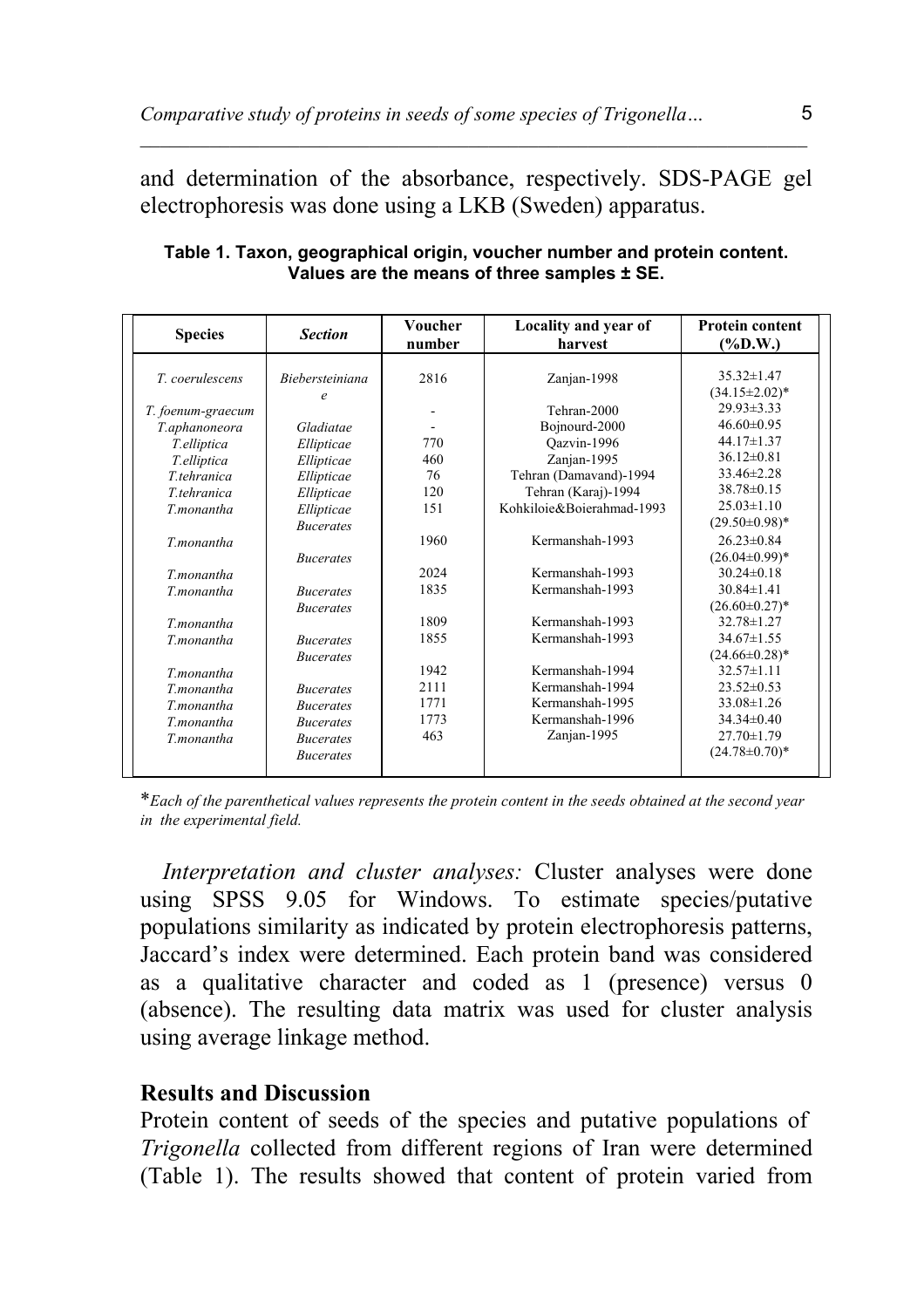23.52 to 46.6% dry weight where *T. monantha* (voucher no. 2111) had the lowest protein content and *T. aphanoneora* (Section *Ellipticae*) had the highest (Fig. 2). Moreover, the protein content of the different putative populations of *T. monantha* showed a considerable variation and ranged from 23.52 to 34.67 % dry weight. Protein content of different putative populations of *T.monantha* collected at the same year from different regions of Kermanshah province also varied and ranged from 30.24 to 34.67% dry weight. The protein contents of seeds whitin most wild species of *Trigonella* was higher than that of the *T. foenum-graecum* L. (29.93% D.W.). Thus other wild species of *Trigonella* can also be considered as the new natural protein sources.

\_\_\_\_\_\_\_\_\_\_\_\_\_\_\_\_\_\_\_\_\_\_\_\_\_\_\_\_\_\_\_\_\_\_\_\_\_\_\_\_\_\_\_\_\_\_\_\_\_\_\_\_\_\_\_\_\_\_\_\_\_\_\_\_\_\_\_



#### **Figure 2. Protein content (% D.W.) in seeds of different species and putative populations of** *Trigonella***. Asterisked samples represent the seeds obtained at the second year in the experimental field.**

The content of proteins in the new seeds of some species produced in experimental field reduced but in *T.monantha* (voucher no.151) the content increased.

 In this study, seeds were chosen as plant materials for protein analysis since they represent the most stable and comparable plant stages (Boulter and Thurman, 1968). According to the comparative analysis of the protein patterns in the SDS-PAGE system (Fig. 3)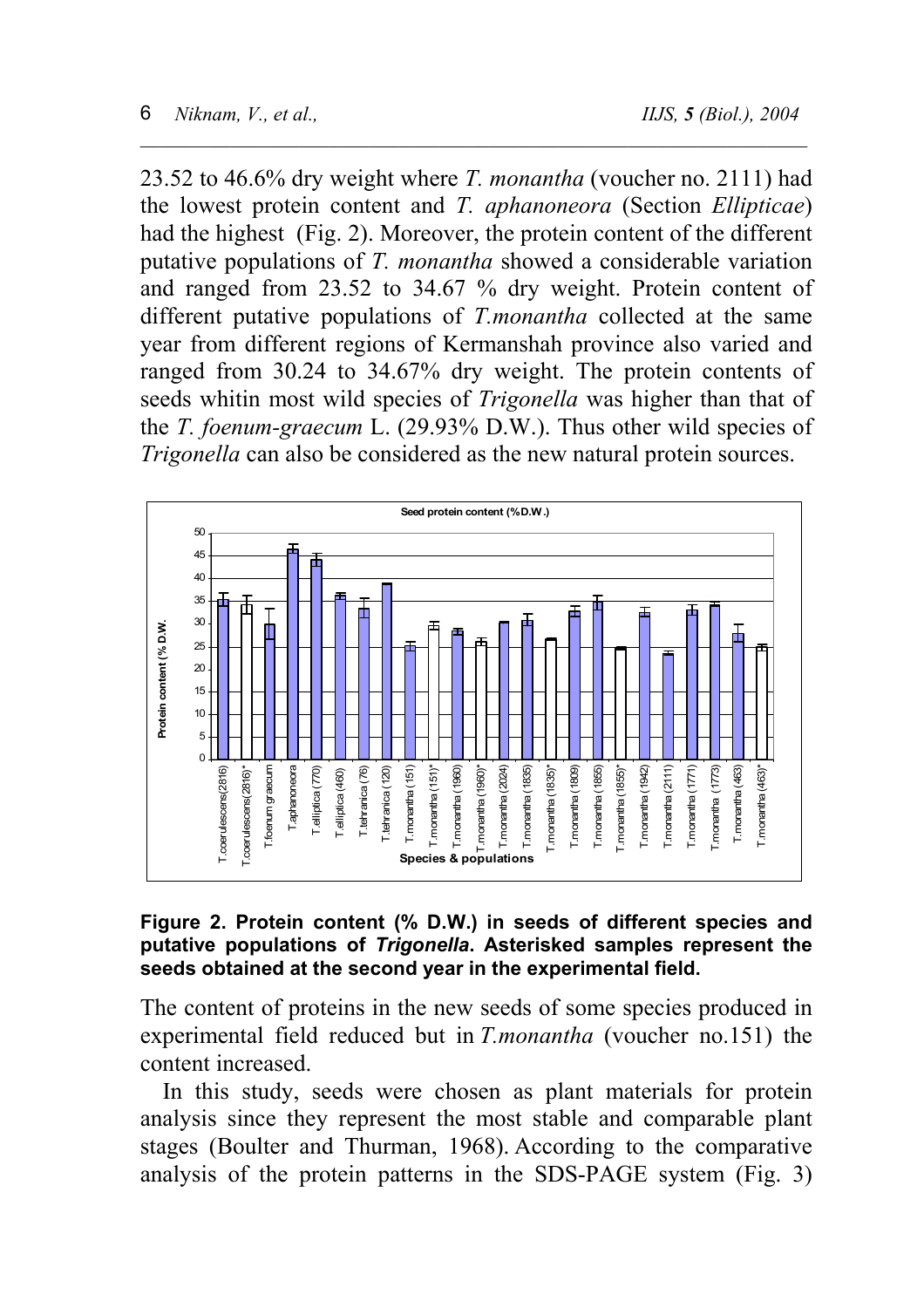$\_$  , and the set of the set of the set of the set of the set of the set of the set of the set of the set of the set of the set of the set of the set of the set of the set of the set of the set of the set of the set of th

sixteen to twenty three prominent protein bands with Rm values from 0.21 to 0.80 (about 70,000 to 6,500 Da) were detected in the seed proteins extracts of *Trigonella foenum graecum* and *T. monantha*  (voucher no.1809 and 1855), respectively. No variation was found between replications. Some of the bands were common to all the species and the putative populations while some others were specific to the species or the putative populations. For example, two bands (about 18,000 and 45,000Da) are exclusive of *T. T. foenum-graecum*  L. (Fig. 3**A**). The seeds of *T. monantha* (voucher no. 1960\*) which was obtained from voucher no. 1960 in the experimental field has relatively the same profile with that of the putative population no.1960. Thus the new condition did not affect the protein profile of the seeds. This result is in accordance with the results of Carreras et al., (1997). The protein electrophoretic profiles are almost stable within species, being little affected by environmental factors (Harborne and Turner, 1984). According the view of Vaughan (1983) the protein electrophoretic analyses provide taxonomic separation of taxa at the species level. According to the results obtained from the analysis of different putative populations of three species (*T. monantha*, *T.elliptica* and *T.tehranica*) somewhat protein variation was observed for some putative populations. According to the protein electrophoretic profiles of different putative populations of *T. monantha* the profiles of different putative populations are not same (Figs. 3A and B). The protein electrophoretic pattern of some putative populations of *T. monantha* (e.g., Figs. 3A, 4,6; 3B, 1,2 and 4,5,6) are same.

The similarity matrix and the dendrogram obtained from cluster analysis are presented in Table 2 and Fig. 4, respectively. According to the stability of the seeds protein electrophoretic profile of the species under different conditions (e.g. Harborne and Turner, 1984) and based on the obtained dendrogram (Fig. 4) some of the different putative populations of a single species can be belong to the different species and the current nomenclature of the *Trigonella* should be reassessed according to their other characteristics and with other proper methods.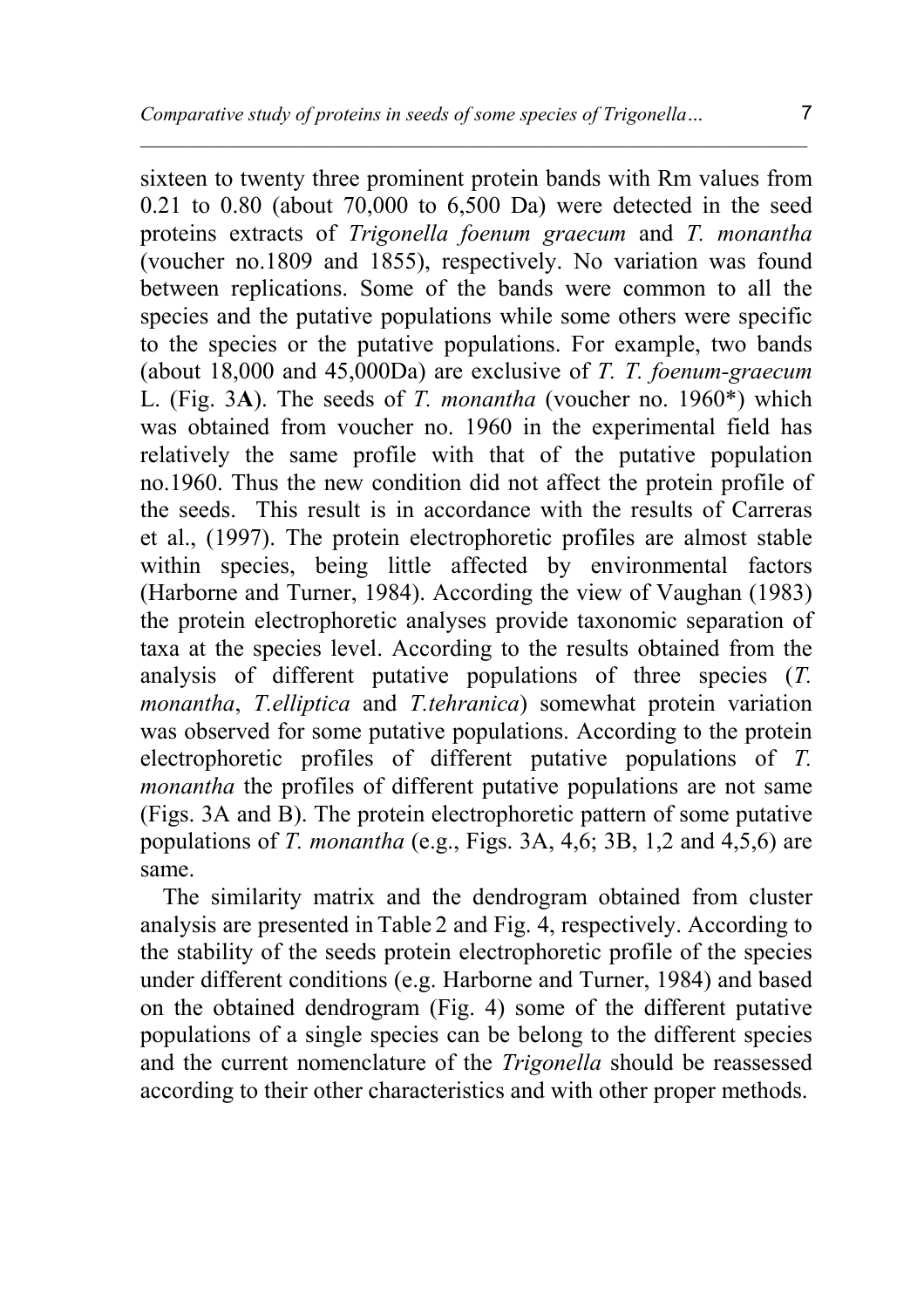

**Figure 3. SDS-PAGE analysis (12.5% acrylamid, coommassie brilliant blueG250 staining) of seed proteins at different** *Trigonella* **species and putative populations from Iran. The parenthetical values represent voucher numbers.**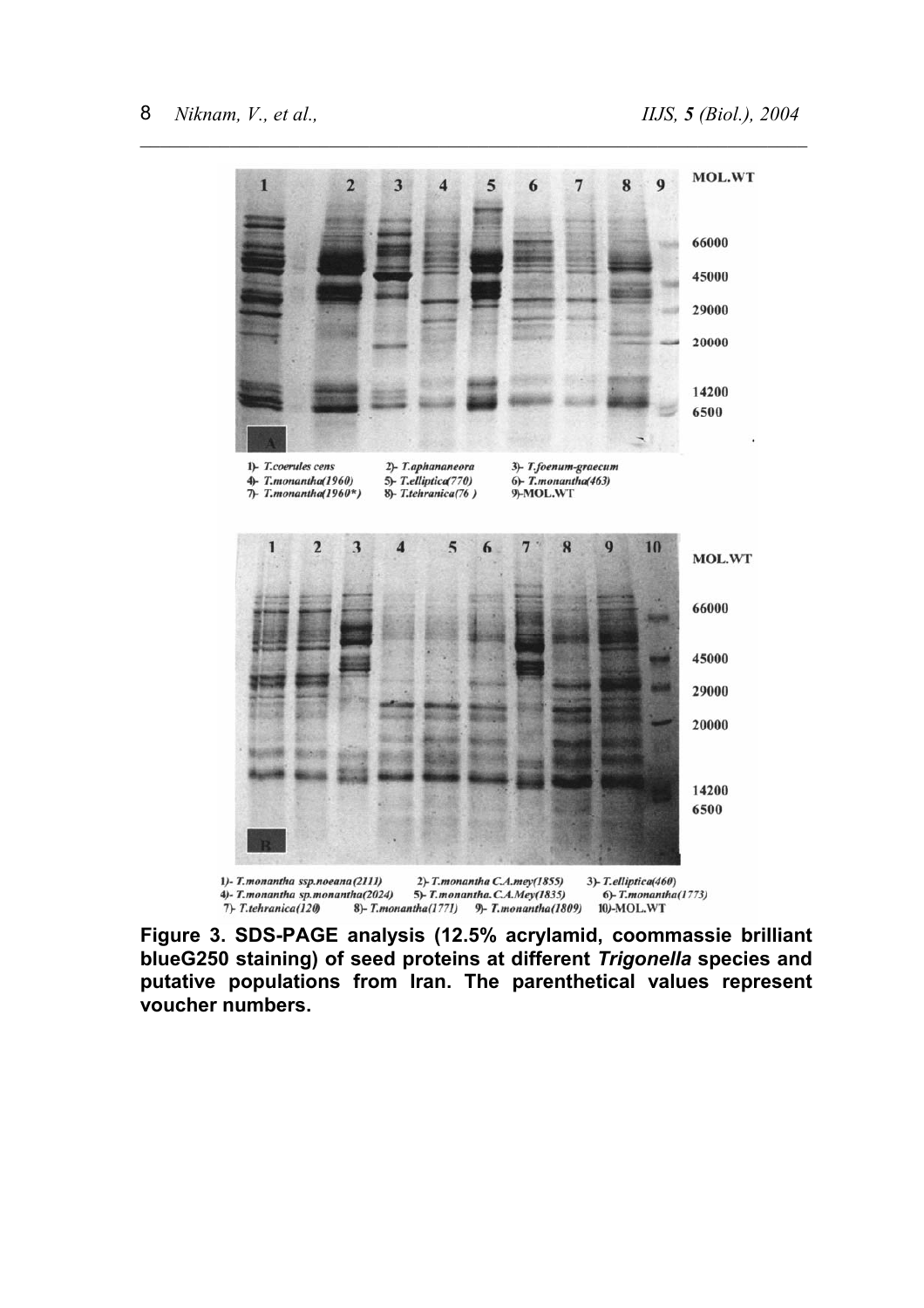

### **Figure 4. Cluster analysis of the** *Trigonella* **species and putative populations according to the seed protein data.**

In summary, as the seeds proteins patterns can be considered stable for each species and being little affected by environmental factors (Carreras et al., 1997), the present nomenclature of *Trigonella* species specially *T. monantha* and may be other species should be reassessed.

## **Acknowledgments**

The financial support of this research was provided by the Research Council of University of Tehran to Vahid Niknam (project no. 513/3/633).

# **References**

- Aiassa, D.A.,. Di Renzo, M.A., and Ibáñez, M.A. (1995) *Estimación de la diversidad isoenzimática de dos especies de Bromus*. Turrialba, **45**, 1-7.
- Altube, H.A., Cabello, F., and Ortiz, J.M. (1992) *Caracterización de variedades y portainjertos de vid (Vitis vinifera* L*.) mediante isoenzimas de las raices*. Agriscientia **9**, 21-29.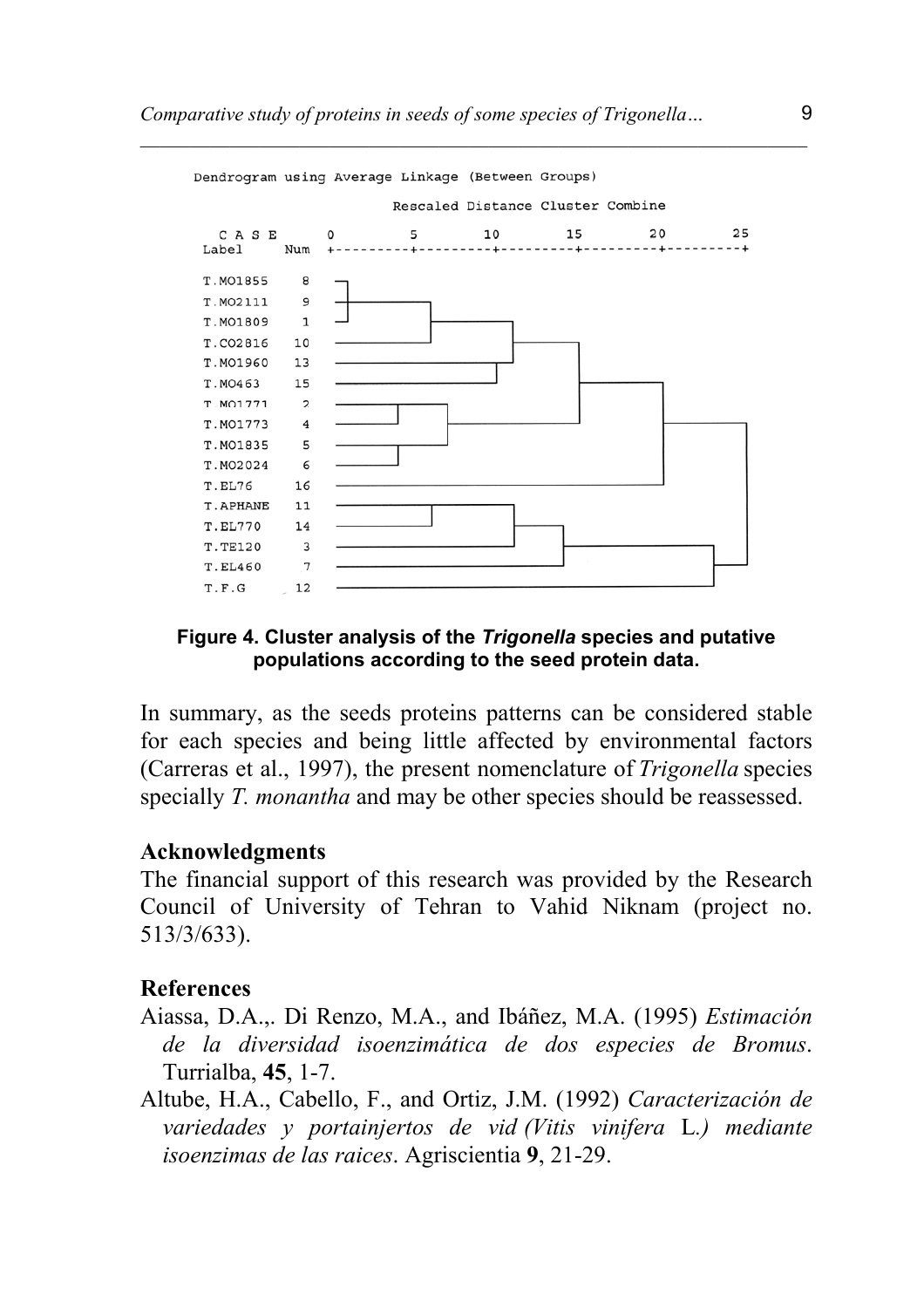Baudoin, J.P. (1991) *La culture el l'amélioration de la légumineuse alimentaire Phaseolus lunatus L. en zones tropicale*. Ede, Pays-Bas: CTA.

\_\_\_\_\_\_\_\_\_\_\_\_\_\_\_\_\_\_\_\_\_\_\_\_\_\_\_\_\_\_\_\_\_\_\_\_\_\_\_\_\_\_\_\_\_\_\_\_\_\_\_\_\_\_\_\_\_\_\_\_\_\_\_\_\_\_\_

- Boulter, D., and Thurman, D. (1968) *Acrylamide gel electrophoresis of proteins in plant systematics. In J.G. Hawkes (ed.), Chemotaxonomy and Serotaxonomy*. Academic Press. London, pp. 39-48
- Bravi, R., Sommovigo, A., Delogu, C., and Merisio, G. (1994) *Indagine sullidentita specifica del seme di Lolium rigidum commercializzato in Italia*. Sementi Selette **40**, 1-17.
- Bressani, R., and Elias, L.G. (1980) *Nutritional value of legume crops for humans and animals*. In R.J. Summerfield and A.H. Bunting (eds.), Advances in legume science. Kew, Richmond, London: Royal Botanical Gardens, p. 135-155.
- Carreras, M.E., Fuentes, E., and Merino, E.F. (1997) *Seed protein patterns of nine species of Cactaceae.* Biochem.Syst.Ecol. **25**, 43- 49.
- Duvall, M.R. and Biesboer, D.D. (1989) *Comparisons of electrophoretic seed protein profiles among North American populations of Zizania*. Biochem. Syst. Ecol. **17**, 39-43.
- Jansman, A.J.M. (1996) *Bioavailability of proteins in legume seeds.* Grain Legumes (AEP) **11**, p.429-432.
- Johnson, B.L., Barnhart, D., and Hall. O. (1967) *Analysis of genome and species relationships in the polyploid wheats by protein electrophoresis*. Am. J. Bot. **54**, 1089-1098.
- Harborne, J.B., and Turner, B. (1984) *Plant biosystematics*. London.
- Laemmeli, U.K., (1970) *Cleavage of structural proteins during the assembly of the head of bacteriophage T4*. Nature **222**, 680-685.
- Leconte, A., Lebrun, P., Nicolas, D., and Segiun, M. (1994) *Electrophoréses application á I´identification clonale de I´ hevea.* Plantations recherche development, **1**, 28-33.
- Mahe, S., Gausseres, N. and Tome, D. (1994) *Legume proteins for human requirements.* Grain Legume (AEP) 7, 15-17.
- Makai, S., and Balatincz, J. (1998) *Study of seed protein content of fenugreek (Trigonella foenum-graecum* L.*)*. Man-Agriculture-Health, p.167-171